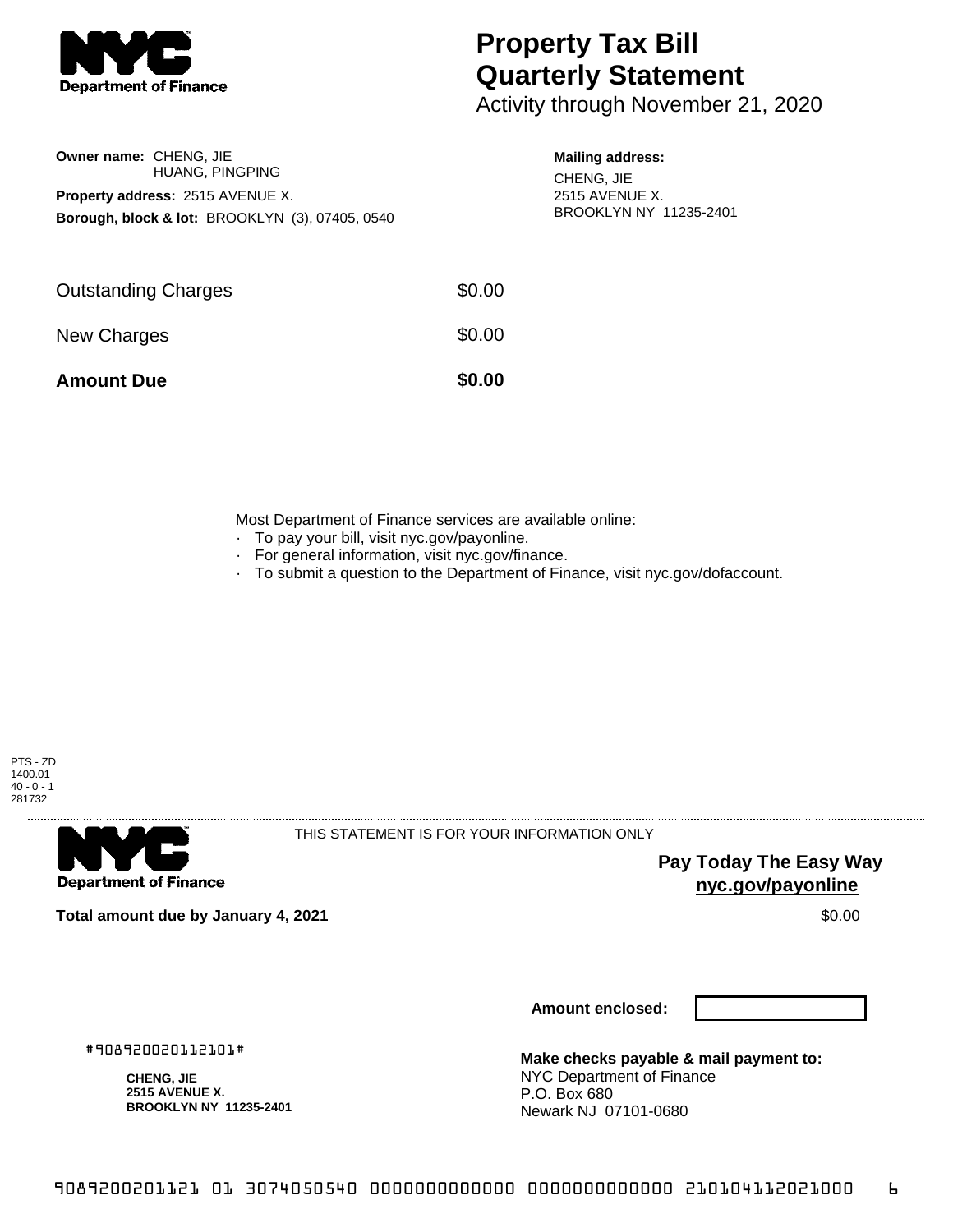

| <b>Previous Charges</b><br>Total previous charges including interest and payments |                      |                 | Amount<br>\$0.00               |
|-----------------------------------------------------------------------------------|----------------------|-----------------|--------------------------------|
|                                                                                   |                      |                 |                                |
| Finance-Property Tax<br><b>Adopted Tax Rate</b><br><b>Payment Adjusted</b>        | 01/01/2021           | 01/01/2021      | \$0.00<br>$$-22.94$<br>\$22.94 |
| <b>Total current charges</b>                                                      |                      |                 | \$0.00                         |
| <b>Tax Year Charges Remaining</b>                                                 | <b>Activity Date</b> | <b>Due Date</b> | Amount                         |
| Finance-Property Tax<br>Adopted Tax Rate                                          |                      | 04/01/2021      | \$0.00<br>$$-22.94$            |
| <b>Early Payment Discount</b><br>Payment Adjusted                                 | 01/01/2021           | 04/01/2021      | \$0.23<br>\$22.71              |
| Total tax year charges remaining                                                  |                      |                 | \$0.00                         |
| <b>Overpayments/Credits</b>                                                       | <b>Activity Date</b> | <b>Due Date</b> | <b>Amount</b>                  |
| <b>Credit Balance</b>                                                             |                      | 07/01/2020      | $$-45.65$                      |
| Total overpayments/credits remaining on account                                   |                      |                 | \$45.65                        |

You must apply for a refund or a transfer of credits resulting from overpayments within six years of the date of **the overpayment or credit. Please note that overpayments and credits are automatically applied to unpaid taxes.**

## **Home banking payment instructions:**

- 1. **Log** into your bank or online bill pay website.
- 2. **Add** the new payee: NYC DOF Property Tax. Enter your account number, which is your boro, block and lot, as it appears here: 3-07405-0540 . You may also need to enter the address for the Department of Finance. The address is P.O. Box 680, Newark NJ 07101-0680.
- 3. **Schedule** your online payment using your checking or savings account.

## **Did Your Mailing Address Change?** If so, please visit us at **nyc.gov/changemailingaddress** or call **311.**

When you provide a check as payment, you authorize us either to use information from your check to make a one-time electronic fund transfer from your account or to process the payment as a check transaction.